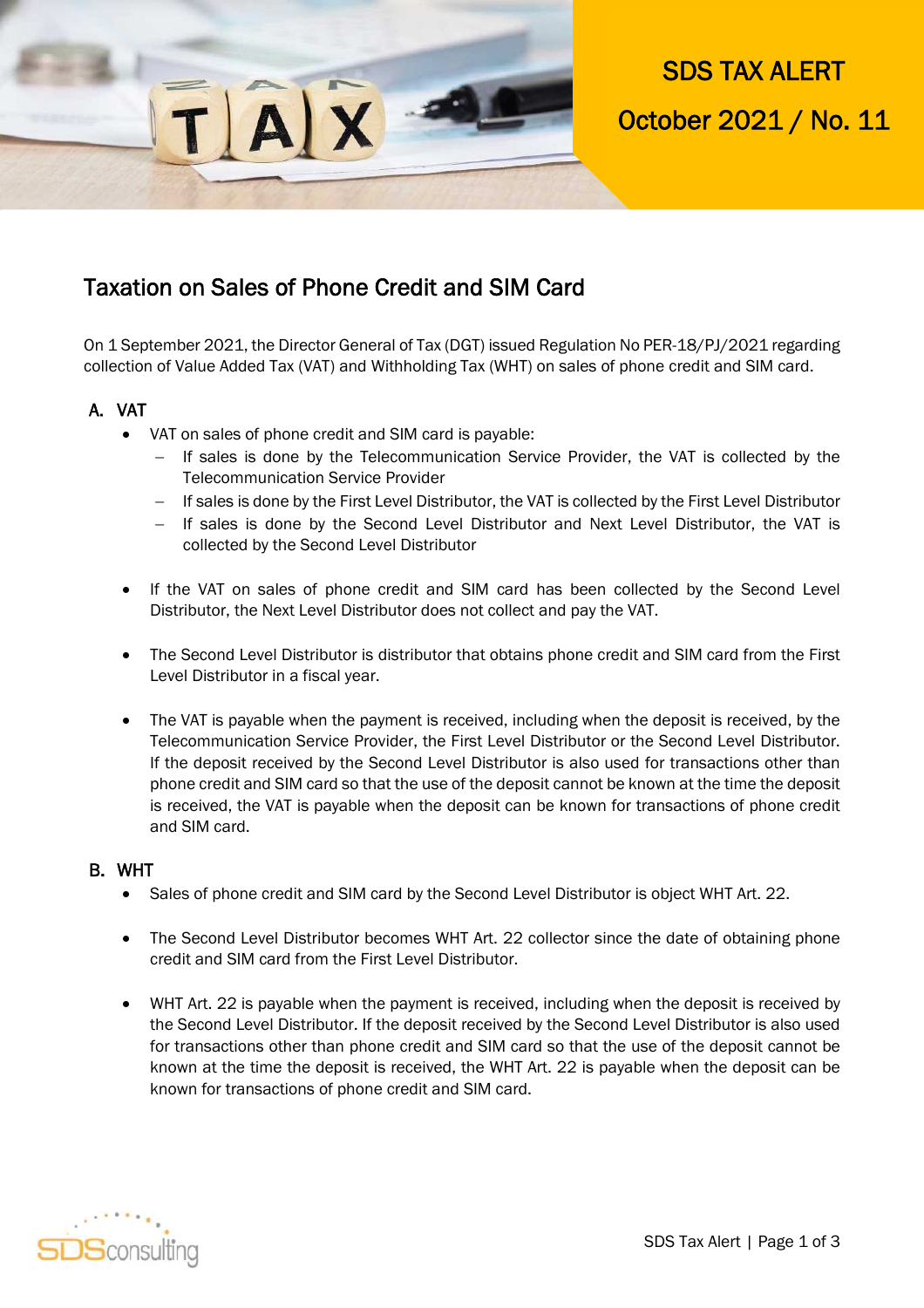

# SDS TAX ALERT October 2021 / No. 11

- WHT Art. 22 on sales of phone credit and SIM card shall not be made on payments from Distributor and/or Telecommunication Service Provider that:
	- has transactions maximum Rp 2.000.000 exclude VAT and not considered as a split payment of transactions that the actual value is more than Rp 2.000.000;
	- is a bank taxpayer;
	- owned and submitted photocopy of statement letter based on President Regulation No. 23/2018 and has been confirmed by the DGT information system; or
	- owned and submitted photocopy of Notice of WHT Art. 22 Exemption letter
- In the event of payment by Distributor and/or Telecommunication Service Provider includes used for transactions other than phone credit and SIM card, collection of WHT Art. 22 is not made on the amount of payment of phone credit and SIM card with accumulated value at least Rp 60.000.000 exclude VAT for each Distributor and/or Telecommunication Service Provider in one tax period.
- The Second Level Distributor is required to make WHT Art. 22 slip at the end of each month when payment is received.